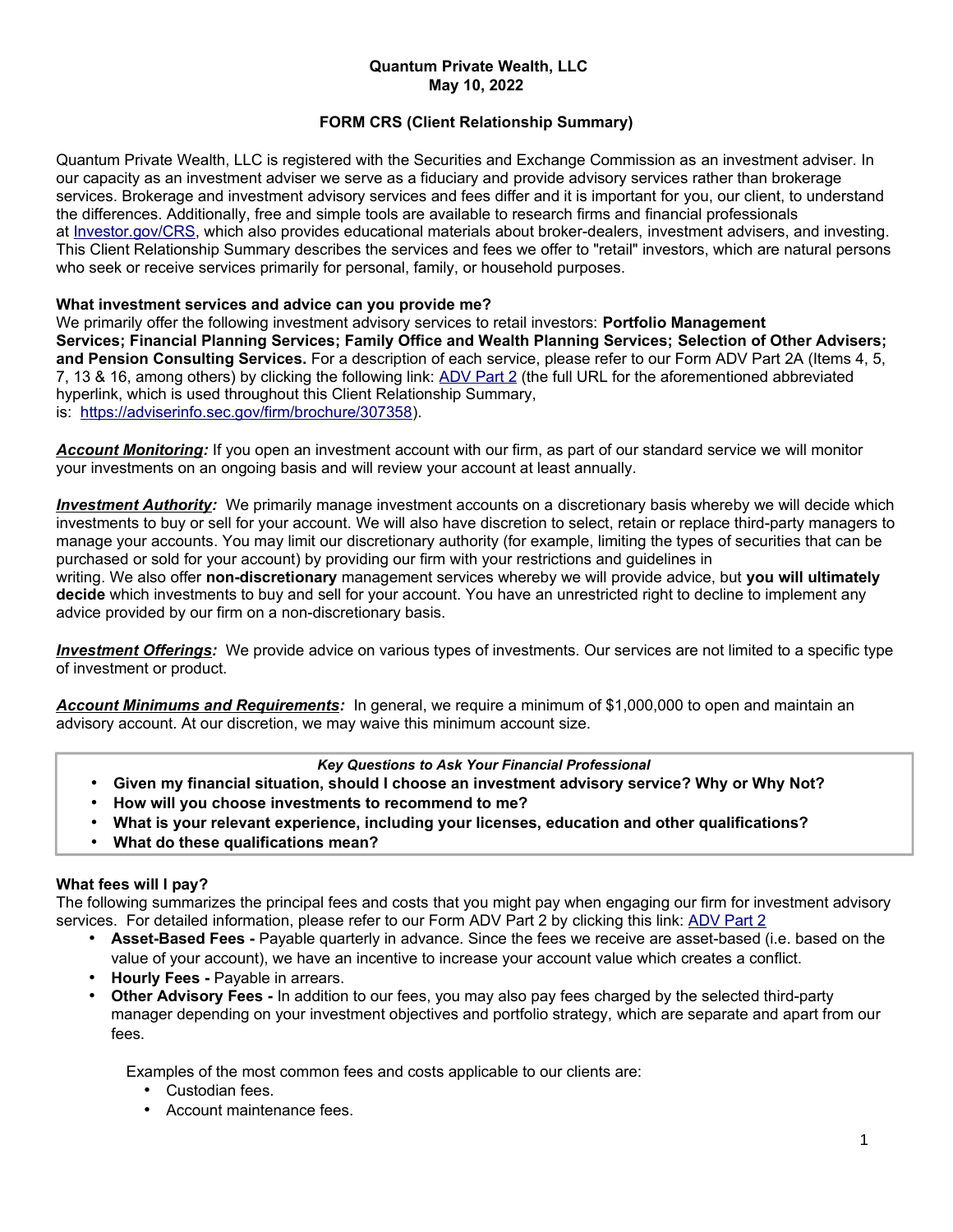- Fees related to mutual funds and exchange-traded funds.
- Other product-level fees associated with your investments.

*You will pay fees and costs whether you make or lose money on your investments. Fees and costs will reduce any amount of money you make on your investments over time. Please make sure you understand what fees and costs you are paying.*

*Key Questions to Ask Your Financial Professional*

• **Help me understand how these fees and costs might affect my investments. If I give you \$10,000 to invest, how much will go to fees and costs, and how much will be invested for me?**

**What are your legal obligations to me when acting as my investment adviser? How else does your firm make money and what conflicts of interest do you have?**

*When we act as your investment adviser***,** we have to act in your best interest and not put our interest ahead of yours. At the same time, the way we make money creates some conflicts with your interests. You should understand and ask us about these conflicts because they can affect the investment advice we provide you. Here is an example to help you understand what this means.

• *Third-Party Payments*: Certain of our firm's financial professionals may be registered representatives with a broker-dealer and/or licensed as insurance agents/producers. These individuals receive commission-based compensation in connection with the purchase and sale of securities and/or insurance related products, which is separate and in addition to our advisory fees. These practices present a conflict of interest because these individuals have a financial incentive to recommend certain investment products to you.

Please refer to our ADV Part 2 by clicking this link to help you understand what conflicts exist: [ADV Part 2](https://adviserinfo.sec.gov/firm/brochure/307358)

#### *Key Questions to Ask Your Financial Professional*

• **How might your conflicts of interest affect me, and how will you address them?**

#### **How do your financial professionals make money?**

The financial professionals servicing your account(s) are compensated by salary, which is generally based on the revenue our firm earns from the financial professionals' services or recommendations. Certain financial professionals receive commission-based compensation based on the investment and/or insurance products sold (i.e. differential compensation or commission) in their separate capacity as a registered representative of a broker-dealer and/or as a licensed insurance agent.

#### **Do you or your financial professionals have legal or disciplinary history?**

No, our firm and our financial professionals do not have any legal or disciplinary history to disclose. Visit [Investor.gov/CRS](http://www.investor.gov/crs) for a free and simple research tool.

*Key Questions to Ask Your Financial Professional* • **As a financial professional, do you have any disciplinary history? For what type of conduct?**

You can request a copy of the Client Relationship Summary at 847-474-1400 and you can find additional information about your investment advisory services by clicking the following link: [ADV Part 2](https://adviserinfo.sec.gov/firm/brochure/307358)

### *Key Questions to Ask Your Financial Professional*

- **Who is my primary contact person?**
- **Is he or she a representative of an investment adviser or a broker-dealer?**
- **Who can I talk to if I have concerns about how this person is treating me?**